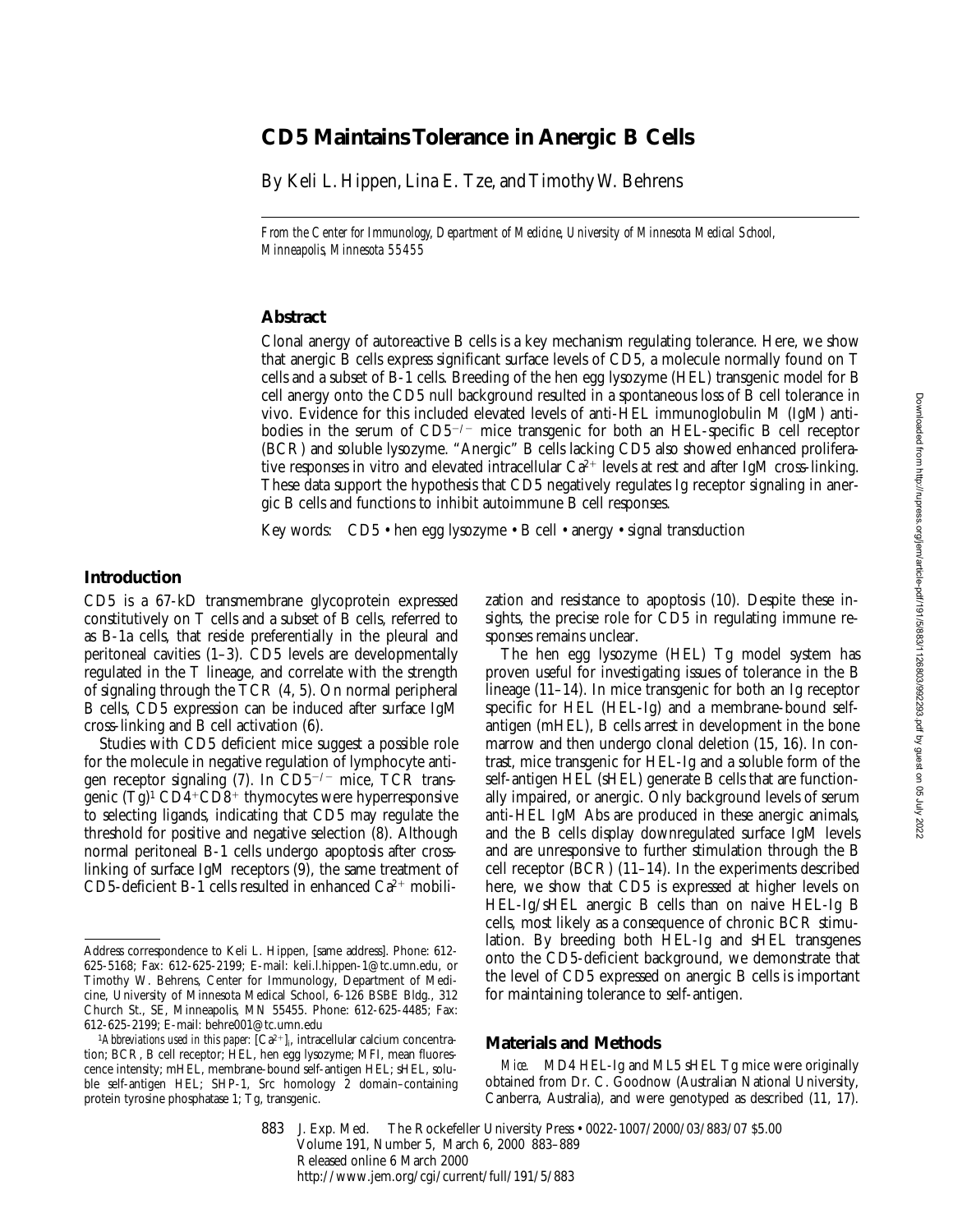CD5 knockout mice were provided by A. Tarakhovsky (University of Cologne, Cologne, Germany) and Randy Hardy (Fox Chase Cancer Center, Philadelphia, PA). The HEL-Ig (IgMa allotype) and sHEL transgenes were crossed onto the  $\text{CD}5^{-/-}$ background, and the resulting  $CD5^{+/}$  and  $CD5^{-/-}$  animals were on essentially identical mixed genetic backgrounds  $(\sim 25\%~129/\text{Sv})$ and  $\sim$ 75% C57Bl/6J). The CD5<sup>+/+</sup> HEL-Ig and HEL-Ig/sHEL Tg animals used in these experiments were 100% C57Bl/6J. CD5 null offspring were identified by flow cytometry of peripheral blood using anti-CD5 mAbs (PharMingen) or by PCR genotyping of tail DNA. All mice were maintained in specific pathogenfree isolation at the University of Minnesota animal facility, and were used at 8–12 wk of age.

*Flow Cytometric Analysis.* Single cell lymphoid populations were prepared as described (17), and were stained with FITC– anti-IgMa , PE–anti-CD5, and CyChrome–anti-B220 mAbs, or appropriate IgG2a control mAbs (all mAbs from PharMingen) for flow cytometric analysis. To identify HEL-binding B cells, a modified HEL sandwich assay was used. In brief, cells were incubated with 10  $\mu$ g/ml HEL (Sigma Chemical Co.), washed, and then incubated with biotinylated D1.3 anti-HEL mAbs (18). After washing, the bound D1.3 anti-HEL Abs were detected with allophycocyanin (APC)-streptavidin. Three- and four-color flow cytometry was performed using a FACSCalibur™ (Becton Dickinson), and data were analyzed using Flowjo software (Treestar).

*Serum anti-HEL IgM ELISAs.* Sera from HEL-Ig and HEL-Ig/sHEL mice of the various CD5 genotypes were collected by eye or tail bleed, and anti-HEL IgMª levels were measured by specific ELISA (12, 17). Sera were diluted 500- or 2,500-fold for measurement in HEL-Ig mice, and 100- or 500-fold for HEL-Ig/ sHEL animals. Relative serum anti-HEL IgMª levels were calculated as the product of the mean OD 490 of triplicate samples and the dilution.

*In Vitro Assays.* B cells were enriched from single cell spleen preparations using anti–Thy-1 magnetic beads (Dynal) to deplete T cells. The resulting B cells from HEL-Ig or HEL-Ig/sHEL mice were cultured in triplicate wells (10<sup>5</sup> cells/200  $\mu$ l medium) in complete RPMI 10%/FCS medium in the absence or presence of rIL-4 (10 ng/ml) and/or anti- $\mu$  polyclonal F(ab')<sub>2</sub> Abs (10  $\mu$ g/

ml) for 3 d. [3H]Thymidine incorporation was measured for the last 16 h of culture. For calcium mobilization studies, splenocytes were purified by red blood cell lysis, loaded with indo-1 (5  $\mu$ M; Molecular Probes) at  $37^{\circ}$ C (19), and stained with PE-labeled anti-B220 (PharMingen) at  $4^{\circ}$ C. After washing, cells were warmed to  $37^{\circ}$ C for 3 min before analysis. Intracellular calcium ([Ca<sup>2+</sup>]<sub>i</sub>) levels of splenocytes were then acquired for 30 s to assure a stable baseline, and the cells were stimulated by the addition of 10  $\mu$ g/ ml anti- $\mu$  Abs. [Ca<sup>2+</sup>]<sub>i</sub> levels were measured as the ratio of indo-1 fluorescence at 395 versus 530 nm of gated B220<sup>+</sup> cells.

### **Results and Discussion**

*CD5 Expression on Anergic B Cells.* We recently reported that the antiapoptotic gene  $bd-x_L$ , when overexpressed as a transgene, allowed HEL-Ig B cells to escape central deletion in mHEL mice (17). The escaped B cells were profoundly anergic, and surprisingly were found to express significant levels of cell surface CD5 (our unpublished data). Thus, we tested whether B cells in HEL-Ig/sHEL double Tg mice, the prototypic model for B cell anergy, also expressed CD5. By flow cytometry, anergic B cells (HEL-Ig/ sHEL, B220<sup>+</sup>; HEL-binding, IgM<sup>a-low</sup>) expressed significantly higher levels of CD5 than HEL-Ig B cells (Fig. 1 A). In 10 pairs of mice tested, there was a mean  $3.6 \pm 0.4$ –fold increase in CD5 levels in HEL-Ig/sHEL B cells compared with HEL-Ig B cells (Fig. 1 C,  $P < 0.001$  by Student's paired *t* test). The level of CD5 expressed on anergic HEL-Ig/sHEL B cells was intermediate between the low levels found on HEL-Ig B cells and the higher levels on control peritoneal B-1a cells (Fig. 1, B and C). By comparison, CD5 expression on splenic T cells (Fig. 1 A; T cells are CD5<sup>hi</sup>, B220<sup>-</sup>) was  $\sim$ 10-fold higher than on peritoneal B-1a and 50-fold higher than on anergic B cells. The mean fluorescence intensities (MFIs) of CD5 on each of the relevant cell types are summarized in Fig. 1 C.



**Figure 1.** CD5 expression on anergic B cells. (A) Splenocytes from  $CD5^{+/+}$  and  $CD5^{-/}$ HEL-Ig (Ig) or HEL-Ig/sHEL (Ig/sHEL) mice were stained with anti-IgM<sup>a</sup>, anti-CD5, anti-B220, and/or control IgG2a mAbs, and analyzed by flow cytometry. Results show lymphoid cells gated on the basis of forward by side scatter. All samples were analyzed in parallel using identical cytometer settings. Quadrant settings were placed to allow comparison of the relative levels of CD5, HEL-binding, and  $IgM^a$ . (B) Overlaid histograms of CD5 expression on HEL-Ig (Ig, dotted line), HEL-Ig/sHEL (Ig/ sHEL, bold line), and C57Bl/6J control peritoneal B-1a cells (wt B-1a, light line). HEL-Ig and

HEL-Ig/sHEL B cells were gated on B220+IgM<sup>a+</sup> cells, and B-1a cells were gated on B220<sup>lo</sup>IgM<sup>hi</sup> cells. (C) CD5 MFIs (±SD) for the indicated cell populations are shown ( $n = 10$ , except for peritoneal B-1a cells where  $n = 4$ ).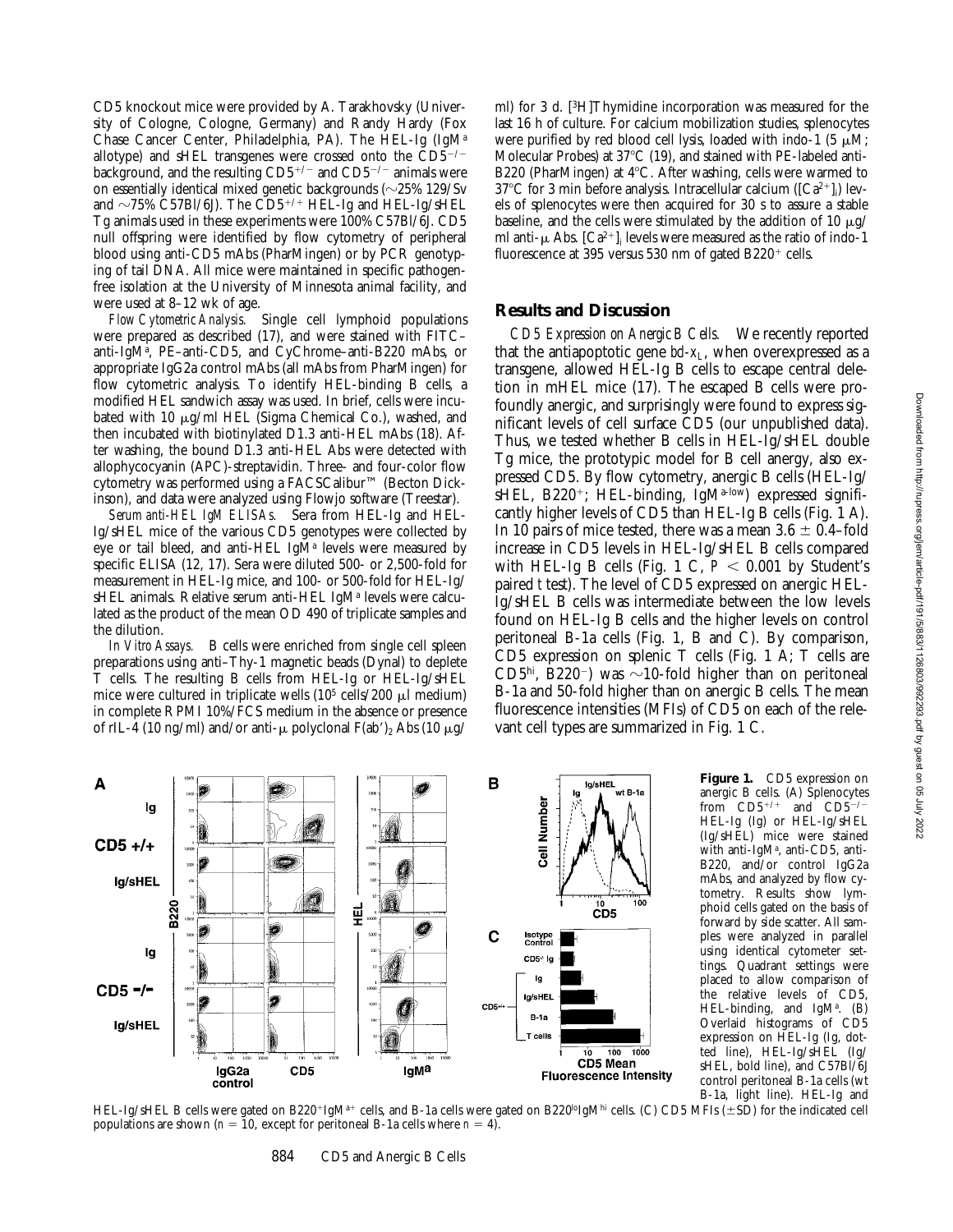*Breeding of HEL-Ig and sHEL Transgenes onto the CD5<sup>-/-</sup> Background.* To determine the functional significance of CD5 expression on anergic B cells, the HEL-Ig and sHEL transgenes were backcrossed onto the CD5 null background. As expected, B and T cell populations in the resulting  $CD5^{-/-}$  mice showed no detectable expression of CD5 (Fig. 1 A, bottom). The levels of HEL-binding IgM<sup>a</sup> were similar on  $CD5^{+/+}$  compared with  $CD5^{-/-}$  HEL-Ig or HEL-Ig/sHEL B cells in the bone marrow, spleen, and lymph nodes (Fig. 1, and data not shown). We also observed no CD5-dependent differences in expression of the maturity markers CD21, CD22, CD23, or CD24 on HEL-Ig or HEL-Ig/sHEL B cells (data not shown).

Interestingly, the level of CD5 expressed on naive  $CD5^{+/+}$  HEL-Ig B cells was slightly higher than the isotype control mAb staining and was also above that observed on  $CD5^{-/-}$  HEL-Ig B cells (Fig. 1, A and C). In the original report describing the phenotype of  $CD5^{-/-}$ mice, Tarakhovsky and colleagues also noted this low level CD5 staining on naive splenic B cells (7). They suggested that this staining might represent passive acquisition of soluble CD5 shed by  $CD5^+$  T cells, since this low level of CD5 on B cells was not observed in T cell–deficient *nu/nu* mice. Regardless of the source of the "background" CD5 expression on naive B cells, the data shown in Fig. 1 demonstrate that HEL-Ig/sHEL B cells have increased surface levels of CD5 compared with antigen naive HEL-Ig B cells. This difference is unlikely to be accounted for by passive acquisition from T cells, as the T cells in both cases are wild-type for CD5.

*Anergic CD5*2*/*2 *Mice Have Fewer B Cells in Spleen and Blood.* Table I shows the size of B cell populations in the various mice generated. CD5 genotype had no effect on B

cell populations in HEL-Ig mice, and the numbers of bone marrow B220<sup>+</sup> B cells were similar in CD5<sup>+/+</sup> and CD5<sup>-/-</sup> HEL-Ig/sHEL mice. In  $CD5^{+/+}$  mice, B cell numbers in the spleen of HEL-Ig/sHEL mice were decreased by  $\sim$  50% compared with HEL-Ig mice, as reported previously (14, 20). In addition, there were significantly fewer splenic  $IgM^{a+}$ B cells in  $CD5^{-/-}$  HEL-Ig/sHEL mice compared with  $CD5^{+/+}$  double Tg controls. A diminished percentage of B cells in the blood of  $CD5^{-/-}$  HEL-Ig/sHEL mice was also noted. This phenotype was similar to the reduced peripheral B cell pool reported in HEL-Ig/sHEL mice with deficiencies in negative regulators of BCR signaling (lyn, CD22, and Src homology 2 domain–containing protein tyrosine phosphatase [SHP-1]; references 20, 21), or overexpressing the BCR costimulatory molecule CD19 (22).

*Spontaneous Secretion of Autoantibodies in Anergic CD5<sup>-/-</sup> Mice.* Despite the lower numbers of  $IgM^{a+}B$  cells in HEL-Ig/sHEL mice on the CD5 null background, many of these animals exhibited elevated levels of anti-HEL IgM<sup>a</sup> Abs in serum (Fig. 2). Although specific Ab levels in  $CD5^{+/+}$  and  $CD5^{+/}$  HEL-Ig/sHEL mice were consistently near or below the limit of detection, 13 of 29  $CD5^{-/-}$  HEL-Ig/sHEL mice tested demonstrated anti-HEL IgM<sup>a</sup> titers above the highest level measured in  $CD5^{+/+}$  or  $CD5^{+/-}$  anergic mice. Remarkably, the titers in 4 of 29 mice were within the range observed for HEL-Ig mice. Thus, many of the "anergic" mice lacking CD5 showed a spontaneous in vivo loss of B cell tolerance.

Serial bleeds of  $CD5^{-/-}$  HEL-Ig/sHEL mice indicated that levels of serum anti-HEL Abs remained stable over a period of at least 4 mo. In preliminary experiments, we immunized  $CD5^{-/-}$  HEL-Ig/sHEL mice that displayed low basal levels of HEL-specific IgM with HEL in adjuvant to

| Cells                 | Cell numbers $(\times 10^{-6})$ |                    |                         |                                |
|-----------------------|---------------------------------|--------------------|-------------------------|--------------------------------|
|                       | $CD5^{+/+}$ HEL-Ig              | $CD5^{-/-}$ HEL-Ig | $CD5^{+/+}$ HEL-Ig/sHEL | CD5 <sup>-/-</sup> HEL-Ig/sHEL |
| Bone marrow $(n = 3)$ |                                 |                    |                         |                                |
| Total cellularity     | $46 \pm 1$                      | $46 \pm 16$        | $49 \pm 6$              | $36 \pm 5$                     |
| $B220+IgM^{a-}$       | $0.5 \pm 0.1$                   | $0.5 \pm 0.2$      | $0.4 \pm 0.1$           | $0.5 \pm 0.0$                  |
| $B220+IgM^{a+}$       | $3.3 \pm 0.2$                   | $4.3 \pm 1.9$      | $3.3 \pm 0.9$           | $2.8 \pm 0.5$                  |
| Spleen $(n = 6)$      |                                 |                    |                         |                                |
| Total cellularity     | $58 \pm 7$                      | $56 \pm 6$         | $42 \pm 4^*$            | $39 \pm 9^*$                   |
| $B220+IgM^{a+}$       | $26 \pm 6$                      | $23 \pm 5$         | $11 \pm 3^*$            | $5 \pm 1^{*1}$                 |
| Blood $(n = 6)^{8}$   | $14 \pm 3$                      | $15 \pm 3$         | $12 \pm 1$              | $3 \pm 1$                      |

**Table I.** *B Cell Populations in CD5<sup>+/+</sup> and CD5<sup>-/-</sup> HEL-Ig and HEL-Ig/sHEL Mice* 

Single cell suspensions of bone marrow (both femurs and tibias) and spleen were enumerated, and B220/IgM<sup>a</sup> subpopulations were identified using flow cytometry. Data represent mean  $\pm$  SEM for each group of mice analyzed in parallel at 8–12 wk of age. Student's paired *t* test was used for statistical comparisons.

\*Fewer total splenocytes and B220+IgMa+ splenic B cells in CD5<sup>+/+</sup> and CD5<sup>-/-</sup> HEL-Ig/sHEL mice compared with Ig controls. CD5<sup>+/+</sup> HEL-Ig/sHEL vs. CD5<sup>+/+</sup> HEL-Ig: total splenocytes,  $P < 0.03$ ; B cells,  $P < 0.03$ . CD5<sup>-/-</sup> HEL-Ig/sHEL vs. CD5<sup>-/-</sup> HEL-Ig: total splenocytes,  $P <$ 0.02; B cells,  $P < 0.003$ .

<sup>‡</sup>Fewer B220<sup>+</sup>IgM<sup>a+</sup> splenic B cells in CD5<sup>-/-</sup> vs. CD5<sup>+/+</sup> HEL-Ig/sHEL mice; *P* < 0.03.

 $$D$ ata for blood are expressed as percent B220<sup>+</sup> instead of cell numbers.

 $\parallel$ Lower percentage of B220+ B cells in the blood of CD5<sup>-/-</sup> vs. CD5+/+ HEL-Ig/sHEL mice;  $P$  < 0.001.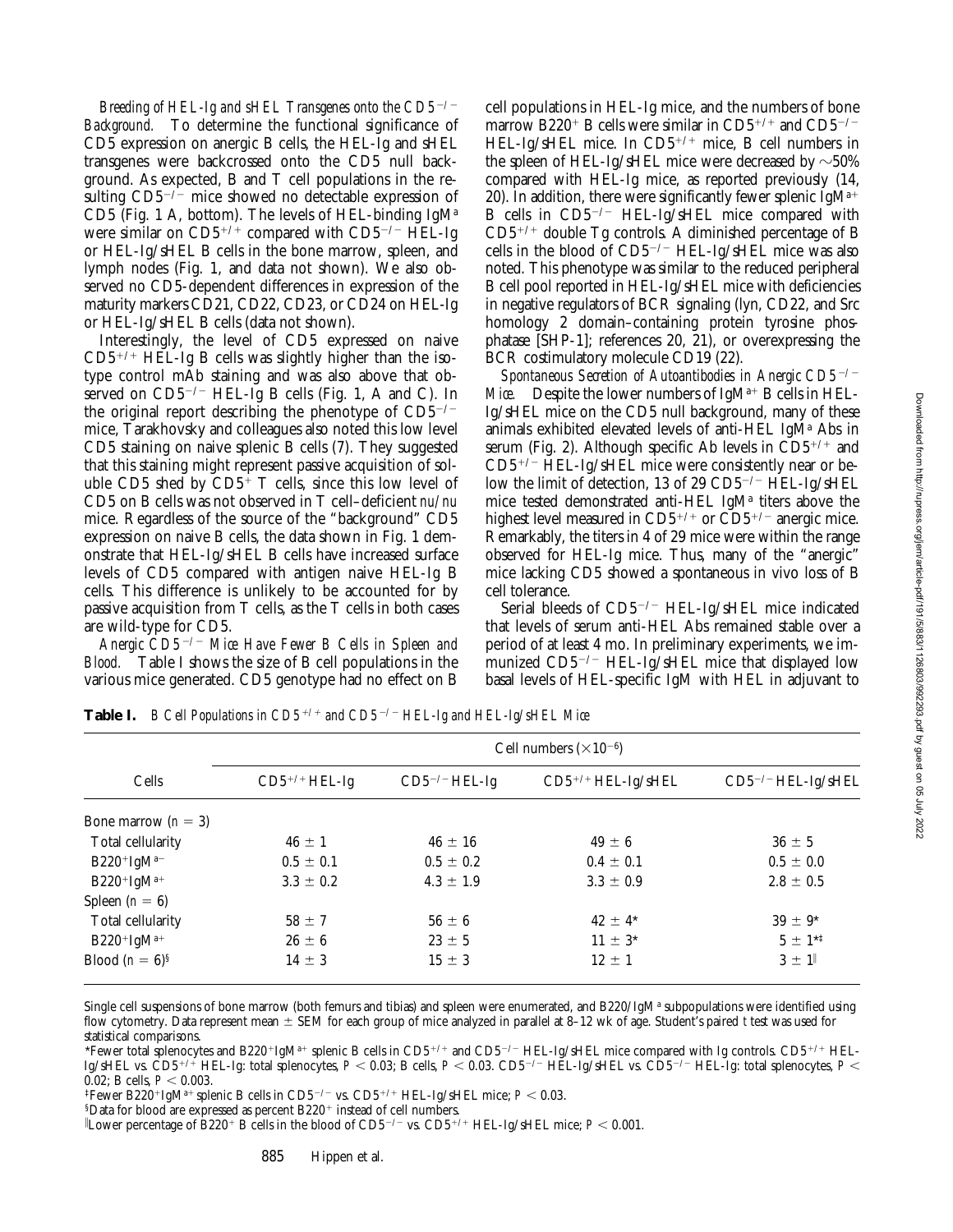

**Figure 2.** Elevated serum anti-HEL IgM<sup>a</sup> Ab levels in CD5<sup>-/-</sup> HEL-Ig/sHEL mice. Sera from CD5<sup>+/+</sup>, CD5<sup>+/-</sup>, or CD5<sup>-/-</sup> HEL-Ig and HEL-Ig/sHEL mice were collected, and anti-HEL IgMª levels were measured by specific ELISA. All samples were analyzed in parallel. Each data point represents the mean value for a single mouse, while horizontal bars indicate the mean value for each group of animals. Differences in mean anti-HEL IgMª levels between CD5<sup>-/-</sup> and either CD5<sup>+/-</sup> or CD5<sup>+/+</sup> HEL-Ig/sHEL mice were significant ( $P < 0.02$ , Student's paired *t* test).

test whether tolerance could be broken in these animals. In approximately half the mice, immunization led to a  $>18$ fold increase in anti-HEL titers at 14 d, compared with no more than 2-fold increases in control  $CD5^{+/+}$  anergic mice (our unpublished data). The reason for the heterogeneity observed in Ab responses (both basal and induced) in  $CD5^{-/-}$ HEL-Ig/sHEL animals is currently unknown. One possibility is that this reflects subtle differences in background genes, since these animals are on a mixed 129/B6 background, and the 129/Sv genetic background has recently been shown to be permissive for autoantibody production in other knockout models (23, 24). Alternatively, this heterogeneity might reflect differing exposure of the mice to infectious agents, or incomplete penetrance of the CD5 genetic effect.

*CD5*2*/*2 *HEL-Ig/sHEL B Cells Are Hyperproliferative in Response to BCR Cross-linking.* A hallmark of B cell anergy is reduced in vitro proliferation in response to antigen or BCR cross-linking (12, 14). Therefore, we isolated splenic B cells from  $CD5^{+/+}$  and  $CD5^{-/-}$  HEL-Ig and HEL-Ig/sHEL mice and stimulated them in vitro with anti- $\mu$  Abs in the presence of IL-4, followed by measurement of DNA synthesis. In the representative experiment shown (Fig. 3 A), purified B cells from CD5<sup>-/-</sup> HEL-Ig mice showed approximately a twofold greater proliferative response than  $CD5^{+/+}$  HEL-Ig animals after anti- $\mu$  or anti- $\mu$  plus IL-4 treatment. This result differs from previous published data (10), where the proliferation of stimulated polyclonal  $CD5^{+/+}$  and  $CD5^{-/-}$  B-2 cells was reported to be similar. These differences are likely attributable to the fact that we are studying the responses of Ig transgenic B cells, where the activation state and response to stimulation may be more uniform, and/or to technical differences in the preparation of the B cells. Importantly,  $CD5^{-/-}$  HEL-Ig/ sHEL B cells demonstrated an eightfold increase in proliferation compared with  $CD5^{+/+}$  anergic cells in response to anti- $\mu$  plus IL-4. In other experiments, this fold increase ranged from 4 to 14. Thus,  $CD5^{-/-}$  "anergic" B cells, and



Figure 3. (A) Proliferative responses of splenic B cells in vitro. B cells from  $CD5^{+/+}$  or  $CD5^{-/-}$  HEL-Ig (top) or HEL-Ig/sHEL (bottom) mice were cultured in triplicate in the absence or presence of rIL-4 (10 ng/ml) and/or anti- $\mu$  polyclonal F(ab')<sub>2</sub> Abs (10  $\mu$ g/ml) for 3 d. [<sup>3</sup>H]Thymidine incorporation was measured for the last 16 h of culture. Data represent mean  $\pm$  SD of the triplicate cultures, and are representative of six experiments. (B and C) Elevated resting and stimulated  $\left[Ca^{2+}\right]_i$  levels in CD5<sup>-/-</sup> HEL-Ig/sHEL B cells. Indo-1–loaded splenocytes from  $CD5^{+/+}$  and  $CD5^{-/-}$  HEL-Ig or HEL-Ig/sHEL mice were stained with anti-B220 HEL-Ig or HEL-Ig/sHEL mice were stained with anti-B220 mAbs, and  $\left[Ca^{2+}\right]_i$  of B220<sup>+</sup> B cells was measured at rest and after stimulation with 10  $\mu$ g/ml anti- $\mu$  Abs (break in tracing). The data shown are representative of five independent experiments. C summarizes data from six experiments (mean  $\pm$  SEM), showing relative resting [Ca<sup>++</sup>]<sub>i</sub> of gated B cells, with the indo-1 ratio for HEL-Ig B cells set at 100%.

even  $CD5^{-/-}$  HEL-Ig cells, were hyperproliferative after BCR cross-linking, suggesting that CD5 functions to downregulate BCR signaling in these cells.

*Calcium Responses in CD5*2*/*2 *B Cells.* To begin to address the molecular nature of the dysregulated responses observed in CD5<sup>-/-</sup> HEL-Ig/sHEL B cells, we measured  $\left[Ca^{2+}\right]_i$  levels by flow cytometry using indo-1 (19), both in resting and anti- $\mu$ –stimulated B cells. Previous work has shown that B cells from anergic HEL-Ig/sHEL mice have a higher resting  $[Ca^{2+}]$ <sub>i</sub> than HEL-Ig mice (25, 26), and this was confirmed here (Fig. 3, B and C). Interestingly, the mean basal  $[Ca^{2+}]$ <sub>i</sub> of  $CD5^{-/-}$  HEL-Ig/sHEL B cells was 36% higher than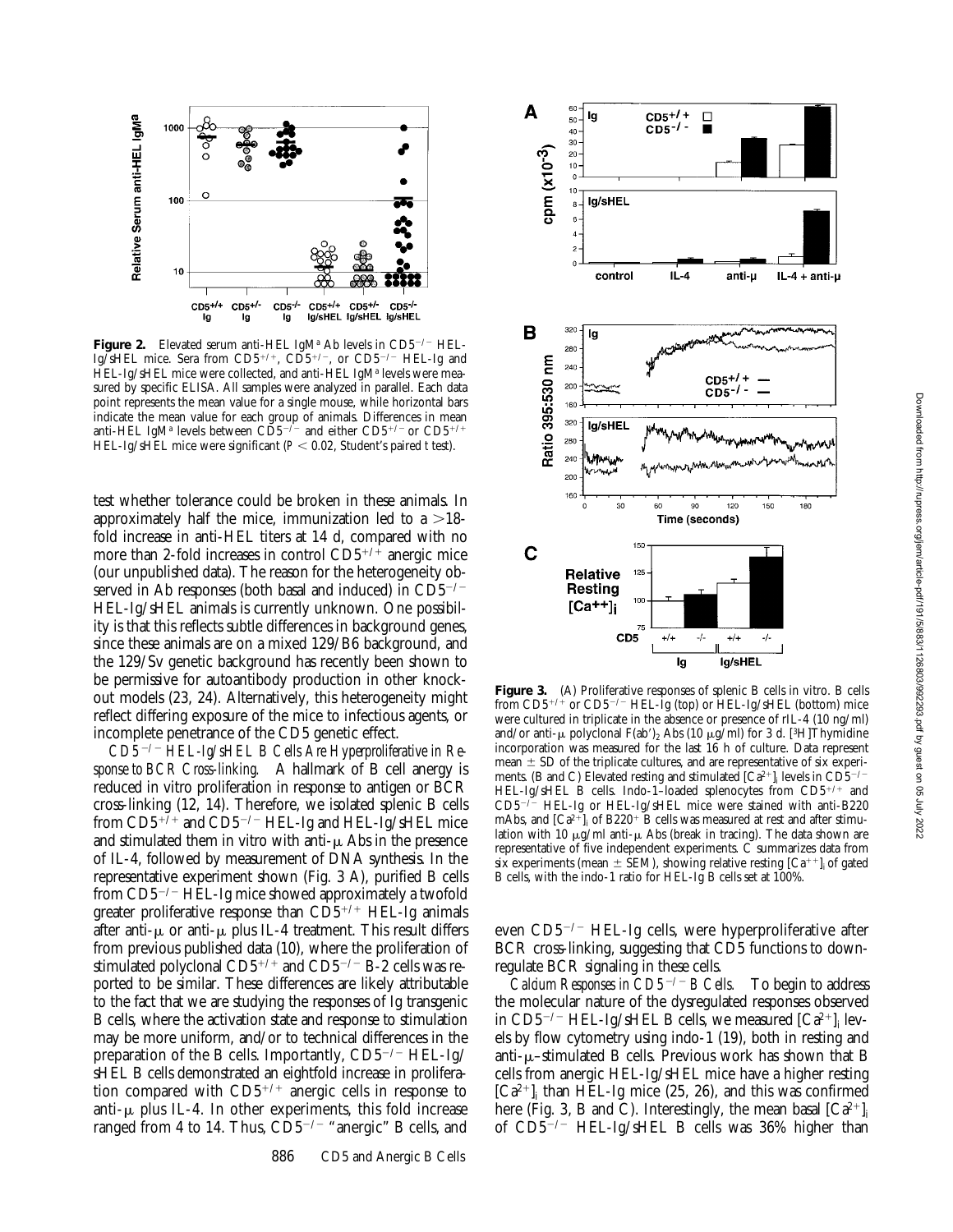CD5<sup>+/+</sup> HEL-Ig B cells ( $P < 0.004$ ) and 22% higher than  $CD5^{+/+}$  HEL-Ig/sHEL B cells ( $P < 0.006$ ) (Fig. 3 C).

Anti- $\mu$  stimulation resulted in rapid and sustained Ca<sup>2+</sup> mobilization in  $CD5^{+/+}$  and  $CD5^{-/-}$  HEL-Ig B cells (Fig. 3 B, top; differences in the curves after the 100-s time point were not always observed). Neither  $CD5^{+/+}$  nor  $CD5^{-/-}$ HEL-Ig/sHEL B cells responded to soluble HEL protein by mobilizing  $Ca^{2+}$  (data not shown). Similarly, anti- $\mu$  stimulation, which provides higher levels of Ig cross-linking, failed to induce a significant  $\bar{C}a^{2+}$  flux in  $CD5^{+/+}$  HEL-Ig/sHEL B cells (Fig. 3 B, bottom). However, anti- $\mu$  induced a rapid  $Ca^{2+}$  mobilization in CD5<sup>-/-</sup> HEL-Ig/sHEL B cells that peaked at levels equivalent to HEL-Ig B cells, and then drifted slowly towards baseline.

These results indicate that the levels of CD5 expressed on anergic B cells are functionally important for maintaining B cell tolerance. Approximately half of the HEL-Ig/sHEL mice lacking CD5 exhibited spontaneously elevated levels of serum anti-HEL IgM<sup>a</sup>, and purified B cells from CD5<sup>-/-</sup> anergic mice were hyperresponsive in vitro. This observed break in B cell tolerance is most likely due to an increased sensitivity of the anti-HEL BCR to cross-linking in the absence of CD5. Although the signaling pathways downstream of CD5 are not well defined, it was recently reported that SHP-1, a phosphatase that negatively regulates Ig signaling (20, 21, 27–29), associates with the CD5 cytoplasmic domain (30, 31). In the absence of CD5, B cells with chronically engaged BCRs may have insufficient SHP-1 (or other negative regulators) available at the membrane to downmodulate BCR signaling, leading to the observed phenotype.

The data presented do not exclude the possibility that defects in T cell tolerance may be contributing to the observed phenotype in  $CD5^{-/-}$  HEL-Ig/sHEL mice. However, several lines of evidence suggest that the phenotype is more likely to reflect an intrinsic defect in  $CD5^{-/-}$  HEL-Ig/sHEL B cells. First, in the data shown in Fig. 3,  $CD5^{-/-}$  HEL-Ig/ sHEL B cells fluxed calcium in response to BCR cross-linking while CD5<sup>+/+</sup> anergic B cells did not, and T cell-depleted splenic HEL-Ig/sHEL B cells from  $CD5^{-/-}$  mice were hyperproliferative in response to BCR cross-linking compared with  $CD5^{+/+}$  anergic B cells. BCR cross-linking in both these settings is T cell independent, suggesting an intrinsic defect in B cells. Also arguing against a significant role for T cells in this system are data from previous studies showing exquisite sensitivity of HEL-reactive T cells to negative selection in mice expressing even very low levels of soluble HEL (32, 33). Finally, while CD5 likely does have a role in fine tuning selection events in the thymus (5, 8), Tarakhovsky and colleagues reported that negative selection of H-Y–specific TCR transgenic T cells was not affected in male  $CD5^{-/-}$ H-Y Tg mice (8). To more definitively address the issue of T cell tolerance in this model, we are currently breeding the CD5 knockout alleles and the HEL-Ig and sHEL transgenes onto the T cell–deficient recombination activating gene (Rag) knockout background.

Although CD5 can be induced on mature peripheral B cells after activation (3), constitutive expression of CD5 in the B lineage (above that found on naive B cells; see Fig. 1)

has previously been observed only on the B-1a population. B-1a cells are found in the serous cavities of mice and humans, including the peritoneum, and they comprise a significant percentage of peripheral B cells in humans (34, 35). B-1 cells are a major source of natural autoantibody production, and require antigen exposure for their maturation into Absecreting cells (36). Although B-1 cells are not anergic as classically defined in the HEL system, there are some interesting parallels. Both populations have received antigen stimulation (12, 36), both cell types respond suboptimally to IgM cross-linking (9, 14), and both show evidence for excessive receptor editing (17, 37; and Tze, L.E., and T.W. Behrens, unpublished data). In addition, B-1 cells generally use germline-encoded heavy and light chain V genes with little evidence for somatic mutation and are reported to be excluded from germinal centers (34, 35). Likewise, anergic cells are excluded from follicles (38), and thus are unable to effectively participate in germinal center responses. These similarities raise the possibility that B cell anergy, or an anergy-like state, might be an intermediate step in the development of the B-1 compartment.

The hypothesis that low-to-intermediate levels of CD5 identify B cells with a history of antigen exposure has potentially interesting implications for human disease. The numbers of peripheral  $CD5<sup>+</sup>$  B cells are increased in several autoimmune diseases, including rheumatoid arthritis, primary Sjogren's syndrome, autoimmune thyroid disease, and multiple sclerosis (39). The accumulation of  $CD5<sup>+</sup>$  B cells in autoimmunity may, at least in part, be secondary to antigen-driven activation and subsequent anergy induction of autoreactive B cells. Mechanisms that then contribute to a loss of tolerance in  $CD5<sup>+</sup>$  anergic B cells, including polymorphisms in molecules that negatively regulate BCR signaling, might be important in the pathogenesis of autoimmune disorders. Finally,  $>95\%$  of human chronic lymphocytic leukemias and many small cell non-Hodgkin's lymphomas are derived from a  $CD5^+$  B cell precursor (40). Repeated encounters of  $CD5<sup>+</sup>$  B cells with self-antigen and resultant chronic signaling through the BCR might contribute to the genetic mutations responsible for their malignant transformation.

We thank A. Tarakhovsky, R. Hardy, C. Goodnow, M. Neuberger, and R. Poljak for the gifts of mice and reagents; E. Baness for technical assistance; M. Jenkins, C. Pennell, and D. Mueller for helpful comments and advice; and H. Wortis for extensive discussions and encouragement.

This work is supported by an Arthritis Foundation Investigator Award (to K.L. Hippen), a Leukemia Society of America Scholar Award (to T.W. Behrens), and National Institutes of Health grant R01 AR43805 (to T.W. Behrens).

*Submitted: 21 December 1999 Accepted: 10 January 2000 Released online: 6 March 2000*

#### **References**

1. Cantor, H., and E.A. Boyse. 1975. Functional subclasses of T lymphocytes bearing different Ly antigens. I. The generation of functionally distinct T cell subclasses in a differentiative process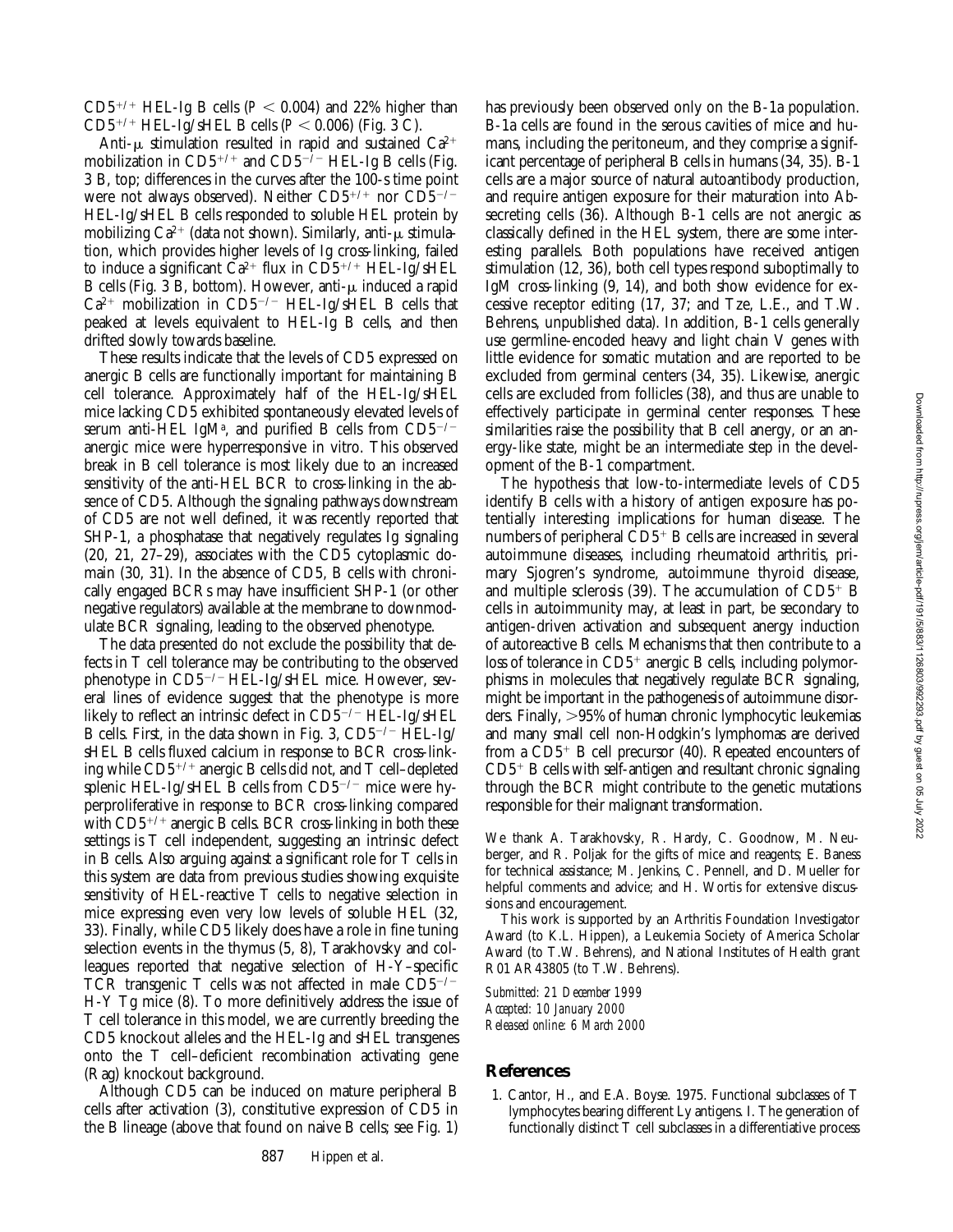independent of antigen. *J. Exp. Med.* 141:1376–1389.

- 2. Ledbetter, J.A., R.V. Rouse, H.S. Micklem, and L.A. Herzenberg. 1980. T cell subsets defined by expression of Lyt-1,2,3 and Thy-1 antigens: two parameter immunofluorescence and cytotoxicity analysis with monoclonal antibodies modifies current views. *J. Exp. Med.* 152:280–294.
- 3. Hayakawa, K., R.R. Hardy, D.R. Parks, and L.A. Herzenberg. 1983. The "Ly-1 B" cell subpopulation in normal immunodefective, and autoimmune mice. *J. Exp. Med.* 157: 202–218.
- 4. Fowlkes, B.J., L. Edison, B.J. Mathieson, and T.M. Chused. 1985. Early T lymphocytes: differentiation in vivo of adult intrathymic precursor cells. *J. Exp. Med* 162:802–822.
- 5. Azzam, H.S., A. Grinberg, K. Lui, H. Shen, E.W. Shores, and P.E. Love. 1998. CD5 expression is developmentally regulated by T cell receptor (TCR) signals and TCR avidity. *J. Exp. Med* 188:2301–2311.
- 6. Cong, Y.Z., E. Rabin, and H.H. Wortis. 1991. Treatment of murine  $CD5 - B$  cells with anti-Ig, but not LPS, induces surface CD5: two B-cell activation pathways. *Int. Immunol.* 3:467–476.
- 7. Tarakhovsky, A., W. Muller, and K. Rajewsky. 1994. Lymphocyte populations and immune responses in CD5-deficient mice. *Eur. J. Immunol.* 24:1678–1684.
- 8. Tarakhovsky, A., S.B. Kanner, J. Hombach, J.A. Ledbetter, W. Muller, N. Killeen, and K. Rajewsky. 1995. A role for CD5 in TCR-mediated signal transduction and thymocyte selection. *Science.* 269:535–537.
- 9. Tsubata, T., M. Murakami, and T. Honjo. 1994. Antigenreceptor cross-linking induces peritoneal B-cell apoptosis in normal but not autoimmunity-prone mice. *Curr. Biol.* 4:8–17.
- 10. Bikah, G., J. Carey, J.R. Ciallella, A. Tarakhovsky, and S. Bondada. 1996. CD5-mediated negative regulation of antigen receptor-induced growth signals in B-1 B cells. *Science.* 274:1906–1909.
- 11. Goodnow, C.C., J. Crosbie, S. Adelstein, T.B. Lavoie, S.J. Smith-Gill, R.A. Brink, H. Pritchard-Briscoe, J.S. Wotherspoon, R.H. Loblay, K. Raphael, et al. 1988. Altered immunoglobulin expression and functional silencing of self-reactive B lymphocytes in transgenic mice. *Nature.* 334:676–682.
- 12. Goodnow, C.C., J. Crosbie, H. Jorgensen, R.A. Brink, and A. Basten. 1989. Induction of self-tolerance in mature peripheral B lymphocytes. *Nature.* 342:385–391.
- 13. Goodnow, C.C. 1996. Balancing immunity and tolerance: deleting and tuning lymphocyte repertoires. *Proc. Natl. Acad. Sci. USA.* 93:2264–2271.
- 14. Cooke, M.P., A.W. Heath, K.M. Shokat, Y. Zeng, F.D. Finkelman, P.S. Linsley, M. Howard, and C.C. Goodnow. 1994. Immunoglobulin signal transduction guides the specificity of B cell–T cell interactions and is blocked in tolerant self-reactive B cells. *J. Exp. Med.* 179:425–438.
- 15. Hartley, S.B., J. Crosbie, R. Brink, A.B. Kantor, A. Basten, and C.C. Goodnow. 1991. Elimination from peripheral lymphoid tissues of self-reactive B lymphocytes recognizing membrane-bound antigens. *Nature.* 353:765–769.
- 16. Hartley, S.B., M.P. Cooke, D.A. Fulcher, A.W. Harris, S. Cory, A. Basten, and C.C. Goodnow. 1993. Elimination of self-reactive B lymphocytes proceeds in two stages: arrested development and cell death. *Cell.* 72:325–335.
- 17. Fang, W., B.C. Weintraub, B. Dunlap, P. Garside, K.A. Pape, M.K. Jenkins, C.C. Goodnow, D.L. Mueller, and T.W. Behrens. 1998. Self-reactive B lymphocytes overexpressing Bcl-xL escape negative selection and are tolerized

by clonal anergy and receptor editing. *Immunity.* 9:35–45.

- 18. Mariuzza, R.A., D.L. Jankovic, G. Boulot, A.G. Amit, P. Saludjian, A. Le Guern, J.C. Mazie, and R.J. Poljak. 1983. Preliminary crystallographic study of the complex between the Fab fragment of a monoclonal anti-lysozyme antibody and its antigen. *J. Mol. Biol.* 170:1055–1058.
- 19. Justement, L.B., J. Krieger, and J.C. Cambier. 1989. Production of multiple cytokines by the A20.1 B cell lymphoma following crosslinking of membrane immunoglobulins by immobilized anti-Ig. *J. Immunol.* 143:881–889.
- 20. Cornall, R.J., J.G. Cyster, M.L. Hibbs, A.R. Dunn, K.L. Otipoby, E.A. Clark, and C.C. Goodnow. 1998. Polygenic autoimmune traits: Lyn, CD22, and SHP-1 are limiting elements of a biochemical pathway regulating BCR signaling and selection. *Immunity.* 8:497–508.
- 21. Cyster, J.G., and C.C. Goodnow. 1995. Protein tyrosine phosphatase 1C negatively regulates antigen receptor signaling in B lymphocytes and determines thresholds for negative selection. *Immunity.* 2:13–24.
- 22. Inaoki, M., S. Sato, B.C. Weintraub, C.C. Goodnow, and T.F. Tedder. 1997. CD19-regulated signaling thresholds control peripheral tolerance and autoantibody production in B lymphocytes. *J. Exp. Med.* 186:1923–1931.
- 23. Botto, M., C. Dell'Agnola, A.E. Bygrave, E.M. Thompson, H.T. Cook, F. Petry, M. Loos, P.P. Pandolfi, and M.J. Walport. 1998. Homozygous C1q deficiency causes glomerulonephritis associated with apoptotic bodies. *Nat. Genet.* 19:56–59.
- 24. Bickerstaff, M.C., M. Botto, W.L. Hutchinson, J. Herbert, G.A. Tennent, A. Bybee, D.A. Mitchell, H.T. Cook, P.J. Butler, M.J. Walport, and M.B. Pepys. 1999. Serum amyloid P component controls chromatin degradation and prevents antinuclear autoimmunity. *Nat. Med.* 5:694–697.
- 25. Healy, J.I., R.E. Dolmetsch, L.A. Timmerman, J.G. Cyster, M.L. Thomas, G.R. Crabtree, R.S. Lewis, and C.C. Goodnow. 1997. Different nuclear signals are activated by the B cell receptor during positive versus negative signaling. *Immunity.* 6:419–428.
- 26. Dolmetsch, R.E., R.S. Lewis, C.C. Goodnow, and J.I. Healy. 1997. Differential activation of transcription factors induced by Ca<sup>2+</sup> response amplitude and duration. Nature. 386:855–858.
- 27. Shultz, L.D., P.A. Schweitzer, T.V. Rajan, T. Yi, J.N. Ihle, R.J. Matthews, M.L. Thomas, and D.R. Beier. 1993. Mutations at the murine motheaten locus are within the hematopoietic cell protein-tyrosine phosphatase gene. *Cell.* 73: 1445–1454.
- 28. Tsui, H.W., K.A. Siminovitch, L. de Souza, and F.W. Tsui. 1993. Motheaten and viable motheaten mice have mutations in the haematopoietic cell phosphatase gene. *Nat. Genet.* 4:124–129.
- 29. D'Ambrosio, D., K.L. Hippen, S.A. Minskoff, I. Mellman, G. Pani, K.A. Siminovitch, and J.C. Cambier. 1995. Recruitment and activation of PTP1C in negative regulation of antigen receptor signaling by Fc gamma RIIB1. *Science.* 268: 293–297.
- 30. Pani, G., K.D. Fischer, I. Mlinaric-Racan, and K.A. Siminovitch. 1996. Signaling capacity of the T cell antigen receptor is negatively regulated by the PTP1C tyrosine phosphatase. *J. Exp. Med.* 184:839–852.
- 31. Perez-Villar, J.J., G.S. Whitney, M.A. Bowen, D.H. Hewgill, A.A. Aruffo, and S.B. Kanner. 1999. CD5 negatively regulates the T-cell antigen receptor signal transduction pathway: involvement of SH2-containing phosphoty-